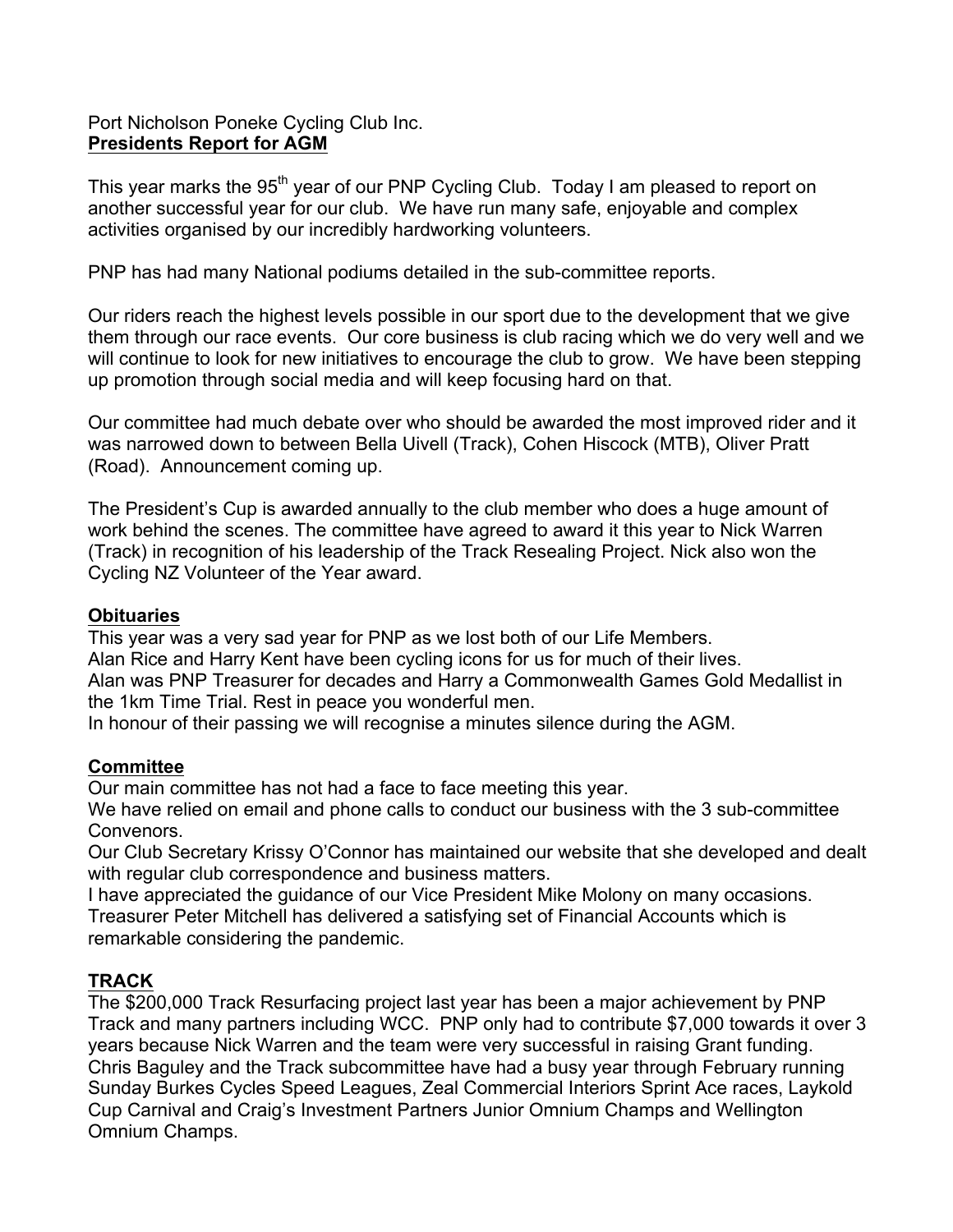### **2021 Highlights**

- Amazing opening day of the season with Cycling NZ's best sprinters racing the Laykold Cup Carnival on the newly finished surface. Hundreds of spectators made it the biggest event seen at the 'drome for decades.

- A new racing structure with 4 highly publicised and hotly contested carnivals made for an exciting refreshed season

- The Wellington Junior Championships were a ripper again with 35 riders attending and some fantastic racing.

- An Open Day, have a go day for schools and dozens of ad-hoc rookie sessions brought in new riders throughout the season.

- Solid training offered with Women's, Senior and Junior sessions throughout the week all summer.

- Yet another medal for the Wellington Sprint Squad at the Elite National Champs

Chris contributes to ongoing discussions involving the sports clubs at Hataitai and Wellington City Council, regarding future plans for a shared Hataitai Sports Hub.

# **MTB**

Robert Comeskey and Pete Mitchell have led a very capable Mountain Bike sub-committee of 6. The annual 5 round Giant Wellington Spring XC Series was very successful showing good growth in Junior classes. We successfully ran 2 rounds under Covid Level 2 by staying under 100 by running Juniors first and Seniors later.

Marty McCrudden left for Queenstown and Deb and Wayne Hiswin have stepped up to help us but any new faces would be very welcome.

Event management was rock solid and we had well-attended prize giving's at non-covid races with over 15 valued Silver sponsors contributing to our Gold Sponsor Giant Wellington's spot prizes.

We produced excellent national results with details in the MTB report.

Peter Mitchell and Robert Comeskey ran a very successful NZ Secondary Schools Champs at Waiu Park last Oct. Over 500 school entrants attended.

Gary Moller's plans for a third world title in the 65-69 Masters age group at the World UCI XC Champs were scuppered by Covid.

# **Road**

The 4 round Pak 'N Save Road Racing Series Feb-Apr was run very well again. It is normally a 5 round series but the high TMP requirements for racing in Upper Hutt curtailed this round. The annual Rice Mountain Classic was part of the Series. The Onslow Tarbabies boosted our numbers and really enjoyed the racing.

To Mike O'Neal and Craig Chambers we extend a massive thanks for all the great work that they have done on event organising over the last few years.

They are standing down from the Road committee.

We are looking for a group of keen volunteers to step up and rebuild PNP Road cycling.

The winter/spring Criterium Series could not be held in Upper Hutt this year due to manpower shortages and finding a suitable venue.

The spring Balfour Pennington Series has been suspended for now.